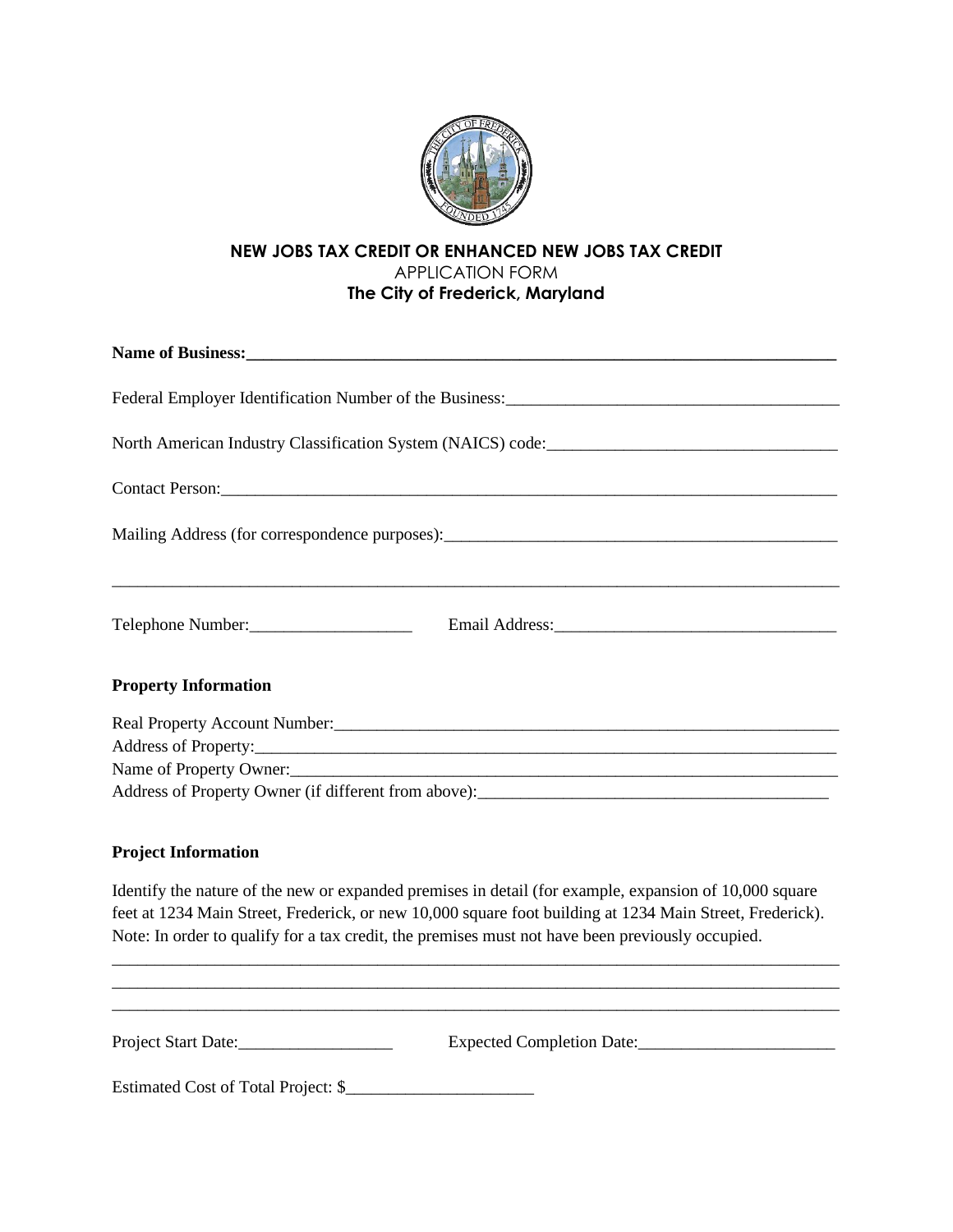#### **Employee Information**

Number of Full-Time positions prior to the new project (if any):

Annual Payroll for these existing jobs (if any):

Number of New Full-Time positions in City of Frederick resulting from the new project:

Anticipated Occupation Date for New Full-Time Employees at New Facility:\_\_\_\_\_\_\_\_\_\_\_\_\_\_\_\_\_\_\_

#### **Other**

Has the business or another taxpayer been given a tax credit or exemption for the new or expanded premises during the same taxable year under any other state or county law?

 $\Box$ Yes  $\Box$ No

I hereby certify that I am authorized to act on behalf of the above applicant and attest that the above information is true and accurate. I understand the applicant must submit documentation reasonably necessary to verify the above information including, but not limited to, payroll records and employee time sheets and such other documentation necessary to verify the above information for the taxable year for which the credit is sought and for the three taxable years following the last year in which a tax credit was granted.

\_\_\_\_\_\_\_\_\_\_\_\_\_\_\_\_\_\_\_\_\_\_\_\_\_\_\_ \_\_\_\_\_\_\_\_\_\_\_\_\_\_\_\_\_\_\_\_\_\_\_\_\_\_

Authorized Official (Print Name) Title

\_\_\_\_\_\_\_\_\_\_\_\_\_\_\_\_\_\_\_\_\_\_\_\_\_\_\_ \_\_\_\_\_\_\_\_\_\_\_\_\_\_\_\_\_\_\_\_\_\_\_\_\_\_ Signature of Authorized Official Date

*Please submit application to: Director of Finance, City of Frederick, 101 North Court Street, Frederick, Maryland 21701*